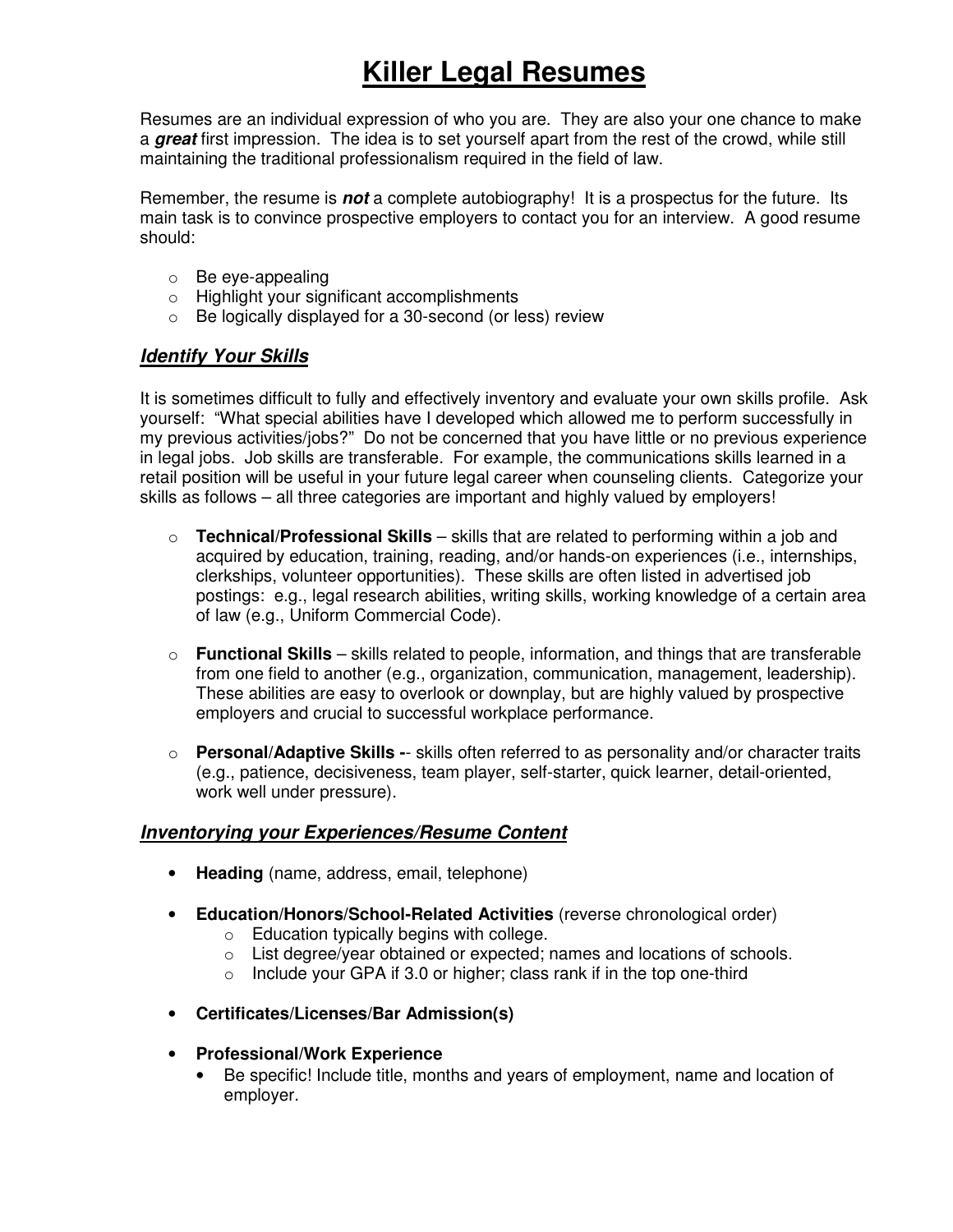• Instead of automatically listing job duties for each job, try to write **"accomplishment statements"** that single out and spotlight your major achievements. Accomplishment statements are far more compelling than a list of job duties and responsibilities.

Think back on your previous positions and highlight any experiences that represent achievements. To pinpoint achievements, some people think in terms of baseball and ask, "What were my triples and homeruns in that job?" Once you identify the triples and homeruns, write out an explanation of what you did. For additional help on how to write accomplishment statements, go to www.careerlab.com/art\_homeruns.htm.

It may be helpful to describe each experience using a **P-A-R (Problem-Action-Result)** formula. Describe the **P**roblem (or challenge/responsibility) you faced in the position, **A**ction(s) you took to reach an objective/goal, and the **R**esult or accomplishment.

Contrast the effectiveness of these two statements:

#### **Basic/Generic Description**

#### **Using P-A-R Formula**

Performed legal research and drafted a response to a motion for summary judgment Drafted successful opposition to pivotal motion for summary judgment in personal injury case involving more than \$10 million in damages

List job duties where accomplishment statements are not feasible. Obviously, no one hits triples and homeruns in every job. If you don't have any significant achievements in a particular job, it is perfectly acceptable to list your job duties and responsibilities, but it need not be an exhaustive list. Stick to the more significant ones that will be meaningful to the reader. A list of sample phrases for job duties as well as accomplishment statements is included below.

- Use action verbs to start each statement and omit personal pronouns (i.e., "I" or "my"). A list of action verbs is included below.
- Quantify number of people, products, profits involved (e.g.," Supervised 15-20 community volunteers").
- **Volunteer, clinical, and/or internship experience**
	- This may be your *strong point!* Always consider how you can "put your best foot forward", presenting yourself as an experienced, capable candidate.
- **Professional Memberships/Activities/Publications**
- **Special skills** (fluency in a foreign language; advanced computer skills if truly beyond those skills expected)
- **Activities/Interests** (extracurricular activites, hobbies, interesting pursuits)

#### *Format*

- One page (unless you have *significant* work experience, e.g. career before law school, high level responsibility, etc.)
- Professional, clean, easy-to-read typeface
	- Standard 12 pt. font
	- Reasonable margins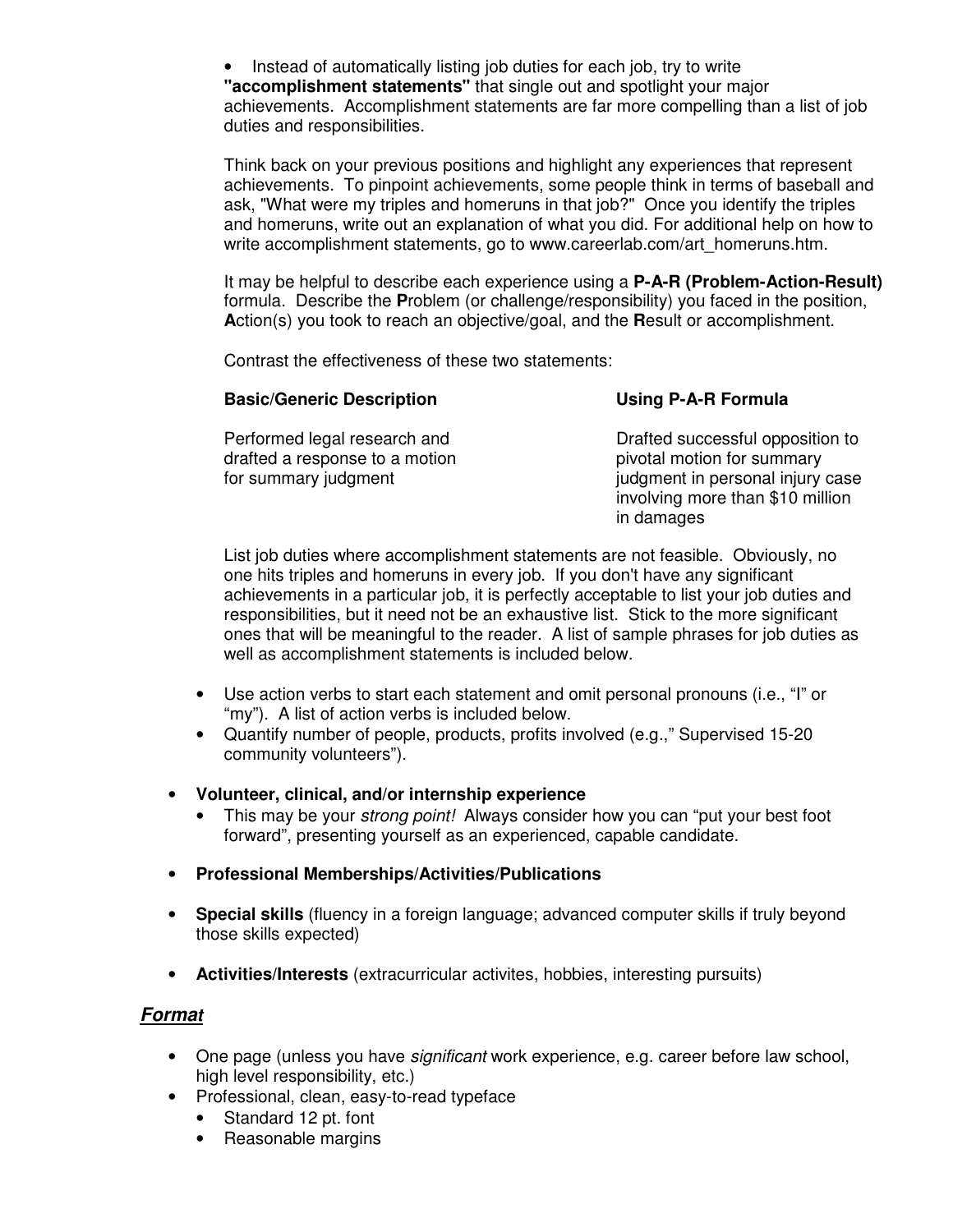- Printed on high quality paper (limit color to white, cream, pale gray)
- Use space to highlight information and make it easy to read

## *Tips and Traps*

- Tailor your resume to the specific employer
	- $\circ$  Be sure to include skills and experience sought by the employer
- Proofread (for accuracy, grammar, punctuation, and correct telephone number)
- No personal information! (i.e. marital status, children, etc.)
- Have two other people proofread (perfection is key)
- Before including anything on your resume, ask yourself this: Does this information *significantly* contribute to your presentation? If not, exclude it.
- Exclude photograph
- Make sure that your voice-mail message is appropriate
- Don't list references on your resume. Have a separate list available if requested. It is important to select people as references who are familiar with your work skills. Ask former employers or colleagues. Include their full names, job titles and addresses, along with phone numbers and email addresses.

# **Sample Job Duty Phrases for Law Clerk and General Legal Experience**

- Researched issues pertaining to pending motion to dismiss in complex civil litigation case
- Researched and drafted memoranda on discrete issues of law including … (piercing the corporate veil, 1933 Act securities regulations, CERCLA, etc.)
- Assisted in discovery including drafting deposition questions, interrogatories and requests for production of documents
- Drafted settlement letters
- Drafted and edited articles of incorporation, by-laws and articles of merger
- Communicated with opposing counsel and clients
- Attended federal pre-trial conferences and court proceedings
- Attended depositions in commercial foreclosure proceedings
- Attended various client meetings regarding x, y, and z
- Drafted corporate resolutions and partnership agreements
- Drafted lease agreements
- Prepared due diligence for complex civil litigation case
- Researched and drafted bench memoranda, orders and opinions on various issues of criminal law, such as … (preliminary injunctions, order to produce documents, etc.)
- Reviewed motions, researched relevant case law, prepared summaries of legal arguments and assisted in preparation of court rulings
- Prepared and filed documents in (dependency and neglect proceedings, probate case)
- Conducted in-take interviews of prospective clients

## **Sample Accomplishment Statements for Law Clerk and General Legal Experience**

- Drafted complaint in complex contract case involving dispute over multi-million dollar parcel of real estate
- Prepared settlement agreement to resolve \$30,000 construction contract case between general contractor and property owner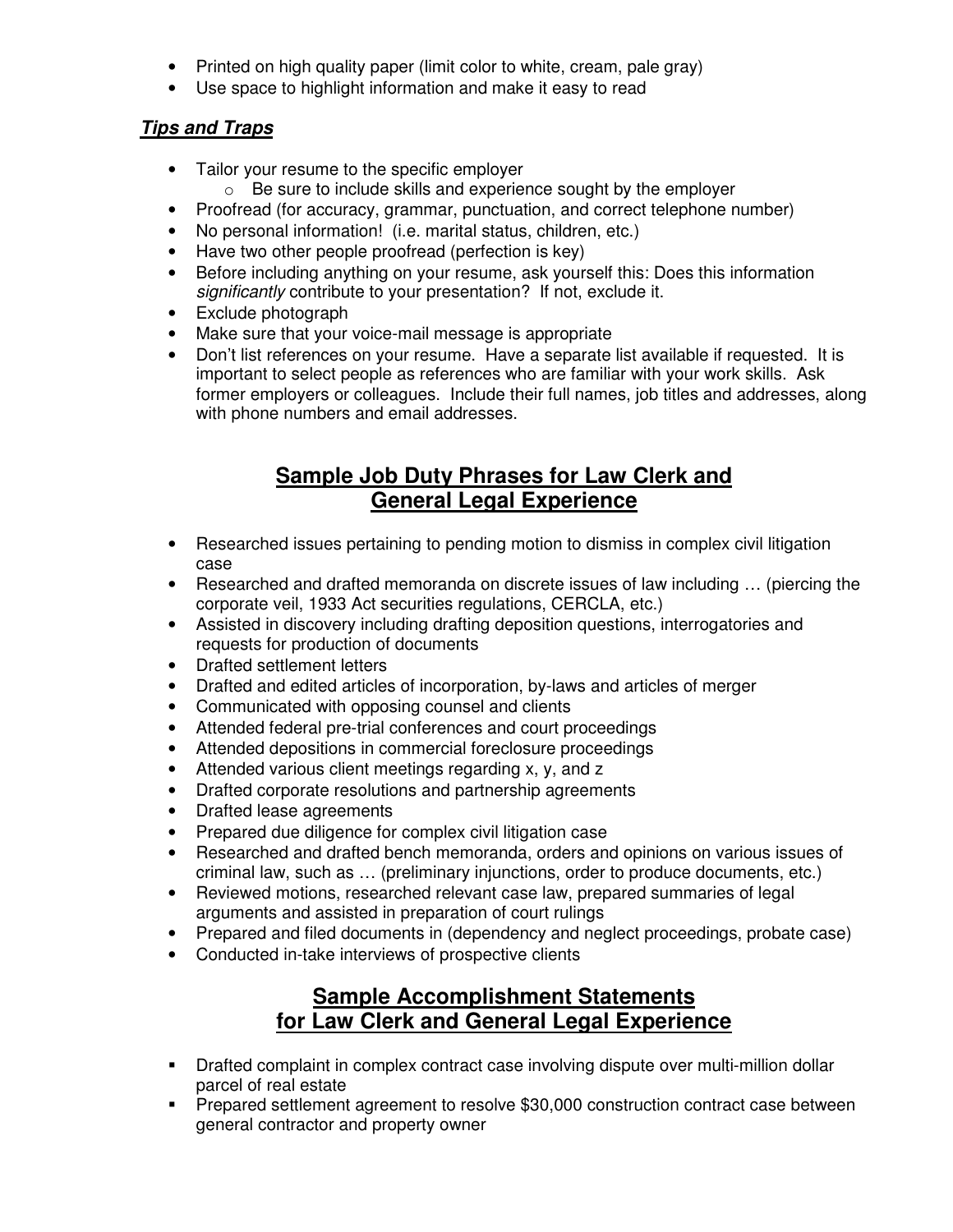- Drafted and edited successful motions to dismiss and motions for summary judgment defending claims for workers' compensation involving potential liability for permanent, total disability payments
- **Investigated and developed factual basis for motion for restraining order for victim** adopted by assistant district attorney in presenting case and relied on by court in issuing order
- Successfully represented indigent, Spanish-speaking woman from Columbia in all aspects of a two day asylum hearing before a federal immigration judge; client granted asylum as a result
- Wrote and edited a legal manual on domestic violence distributed to law enforcement officers and battered women's shelters throughout the state
- Drafted speeches on x, y, and z delivered in committee and subcommittee meetings by Congressman
- Argued more than a dozen sentencing and bond reduction hearings for misdemeanor defendants resulting in favorable decisions by the court in all cases
- Obtained a sentence reduction for client in criminal case from one year to ninety days in jail
- Researched and drafted successful motion to suppress evidence in criminal case resulting in dismissal of several charges
- Drafted motion for partial summary judgment that was filed in case involving the Endangered Species Act resulting in the inclusion of a species of Colorado trout on the endangered species list
- Developed factual and legal premise to support dismissal of frivolous trespassing suit, saving client potential damages exceeding \$10,000

# **Action Verbs for Resumes**

A list of action verbs to assist you in describing your experiences and accomplishments:

| categorized   | delivered    | explored    | interpreted  |
|---------------|--------------|-------------|--------------|
| chaired       | demonstrated | facilitated | interviewed  |
| clarified     | derived      | figured     | introduced   |
| cleared coded | designed     | financed    | invented     |
| collaborated  | detected     | focused     | investigated |
| compared      | determined   | forecasted  | judged       |
| compiled      | developed    | formed      | led          |
| completed     | devised      | formulated  | listened     |
| composed      | directed     | fostered    | maintained   |
| computed      | distributed  | founded     | managed      |
| conducted     | drafted      | functioned  | marketed     |
| consolidated  | edited       | generated   | mastered     |
| constructed   | educated     | governed    | measured     |
| contacted     | effected     | grouped     | mediated     |
| continued     | elicited     | guided      | modeled      |
| contracted    | encouraged   | helped      | modified     |
| convened      | established  | identified  | molded       |
| conveyed      | evaluated    | illustrated | monitored    |
| coordinated   | examined     | immunized   | motivated    |
| corresponded  | executed     | implemented | named        |
| counseled     | exhibited    | improved    | negotiated   |
| created       | expanded     | increased   | observed     |
| critiqued     | expedited    | informed    | obtained     |
| decided       | experienced  | initiated   | operated     |
| defined       | experimented | instituted  | ordered      |
| delegated     | explained    | instructed  | organized    |
|               |              |             |              |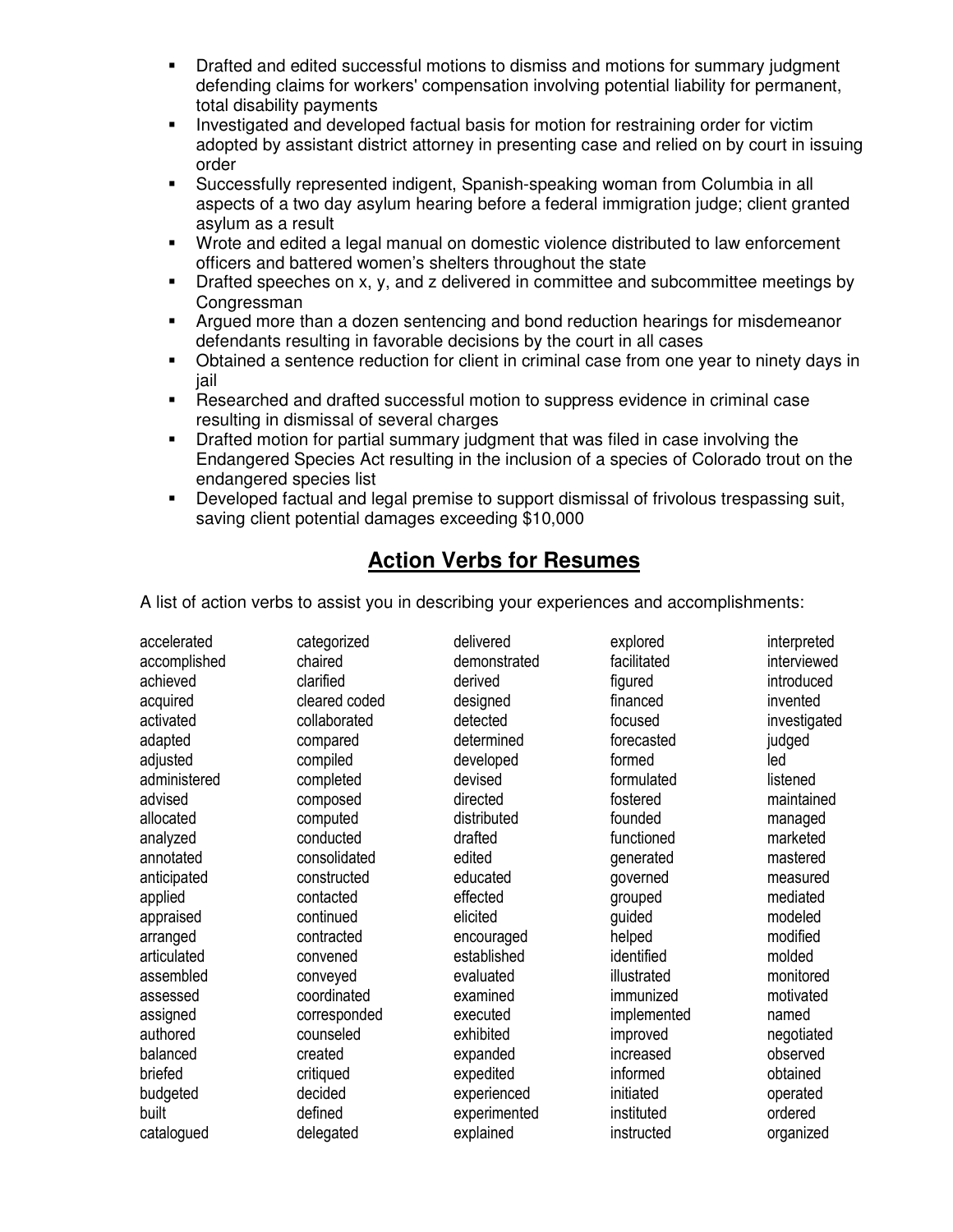originated outlined oversaw perceived performed persuaded planned planted presented presided printed produced protected

provided publicized questioned raised recommended recorded recruited reduced rendered repaired reported represented reproduced

researched resolved responded restored retained retrieved reviewed revised rewrote routed scheduled searched selected

served shaped shared showed simplified solicited solved specified spoke stimulated structured studied supervised

supported synthesized targeted taught tested trained transferred tutored updated utilized verified wrote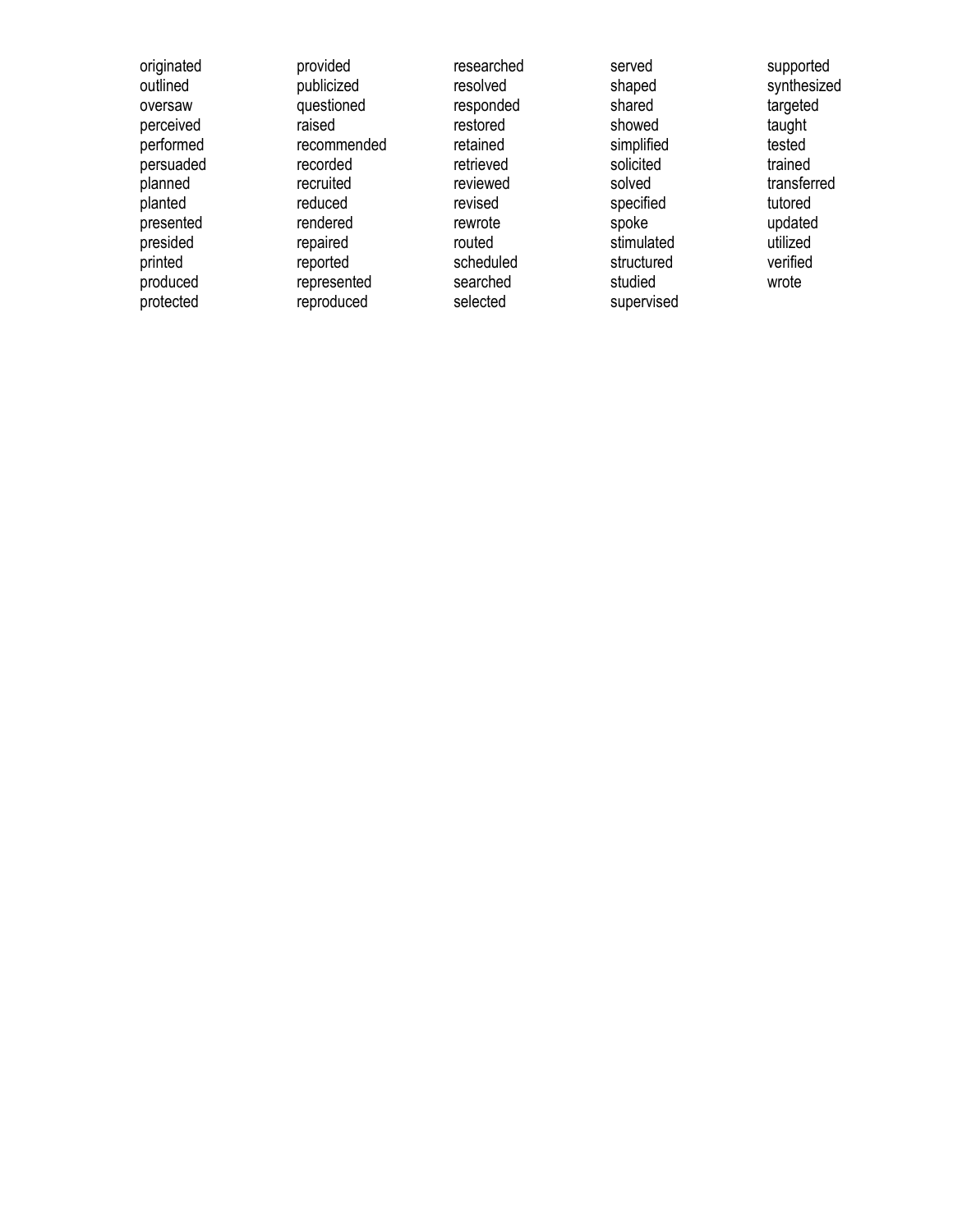## **Providing Substance to Your Resume**

#### **During your three years in law school, build up your resume through the following:**

- □ Participating in clinics and internship programs
	- o Student Law Office
	- o Corporate Internship Program
	- o Internships for Credit
	- o Other Clinical Programs
- □ Get involved in student and volunteer activities, including student organizations
- □ Research assistant for a professor
	- o Great way to improve your research and writing skills
- □ Part- and full-time legal positions
	- o Work during your summers (full-time) and possibly during the school year (part-time) after your first year if your schedule will allow
- □ Concentrate on your grades
- □ Apply to writing competitions
- □ Participate in moot court competitions, such as Barrister's Cup and Negotiations Competition
- □ Join the American Bar Association (ABA), the Colorado and Denver Bar Associations (CBA & DBA) as a student member. Attend section or committee meetings in the areas of law you are interested in practicing.
- □ Join an Inn of Court: The American Inns of Court is a national organization whose members include judges, lawyers and a few law students. Inns meet once a month for dinner to hold programs and discuss matters of professionalism, ethics and skills. It is modeled after the English apprenticeship system for barristers. There are 10 Inns in Denver. *Please see the Career Services Office for more specific information and visit www.innsofcourt.org.*
- □ Get published
	- o Write for a Law Journal
	- o Interview an attorney about an interesting case or area of expertise; submit the resulting article to *The Docket* or *Law Week Colorado*
	- o Write an article on a current legal issue and submit it to the newsletter of the appropriate bar committee for publication
- □ Join a chapter of Toastmasters to improve public speaking abilities